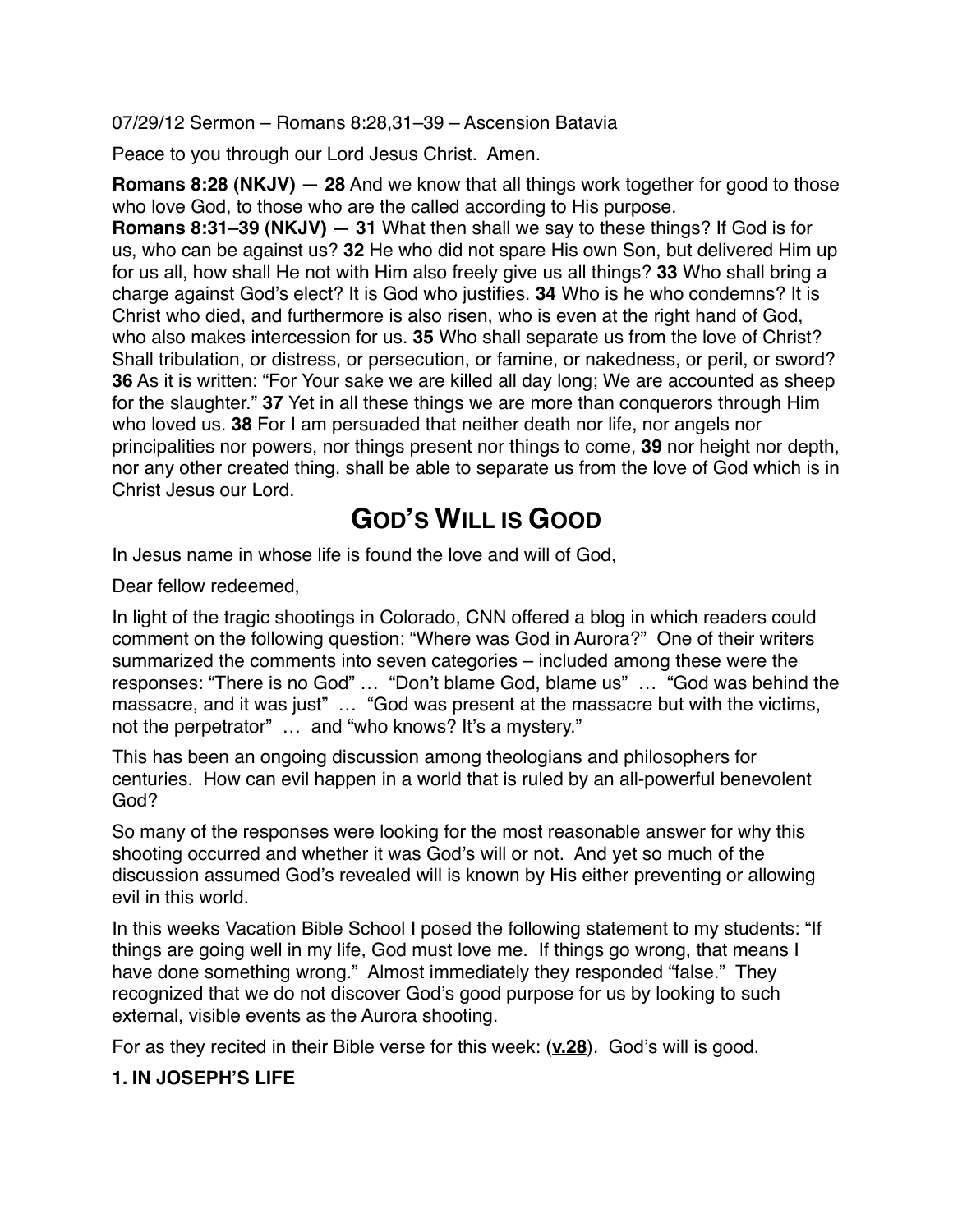As creatures of ritual, we human have to order our lives to some degree around plans for the future. What am I going to be when I grow up? when I finish college? Where are we going on vacation this summer? Where am I going after I leave church today? Yet we can walk right out that door today and have a tree fall on our head and our life is over. Our life is full of changing plans.

The life of Joseph was no different. All the way back to his grandfather, Isaac we see changing plans in the lives of God's people. Isaac planned to give the promised birthright inheritance to Esau, but God allowed it to go to Jacob. Jacob loved Joseph more than all his other sons, yet his beloved was taken from him. Reuben, suggesting that they throw Joseph in a pit, planned to return to rescue him, yet his brothers sold Joseph into slavery before he could get there. Joseph's brothers planned to kill Joseph, yet he ended up becoming the second most powerful ruler in Egypt.

Though everything around us might be filled with tragedy, surprise, and ever changing plans, to God there is only one plan – and it never changes. (**v.28,35a**)

In this week's VBS studies Joseph was taken through ADVERSITY and TEMPTATION, in order that God would bring about BLESSINGS, FORGIVENESS, and the FINAL VICTORY. As Joseph sat in the bottom of that bottleneck cistern, looking up to a world he would never see again, how could he imagine God's will was good?

Yet God was working all things together for good. And in Joseph's life, God gave a glimpse into the almighty plan, but by promoting Joseph from slave to king and using him to accomplish His divine rescue mission.

Yet this rescue of Joseph's family during seven trying years of famine was a rescue much bigger than the 11 brothers, father, and relatives. This was a rescue of God's promise. As we heard in our last reading: **Genesis 50:24 (NKJV) — 24 And Joseph said to his brethren, "I am dying; but God will surely visit you, and bring you out of this land to the land of which He swore to Abraham, to Isaac, and to Jacob."**

God was preserving the promise of a Savior – that in Abraham's "S"eed, all the nations of the earth would be blessed. It was of the line of Judah that would come forth One to be ruler in Israel, to take away the sins of the world. This was the promise of the FINAL VICTORY for Joseph. And God's will never fails to accomplish what He has promised.

(**v.37**) So even if Joseph was left for dead in that pit, even if he was killed in that prison in Egypt, – even if he was gunned down innocently in a movie theater in Colorado, in Christ he remained a victor. The forgiveness of sins, and resurrection to eternal life cannot be taken away by the wicked acts of this world. **v.35 – Who shall separate us from the love of christ? … v.38 – neither life nor death will!**

Yet no matter what the evil we see with our eyes, God calls on us to trust His good purpose in the destiny of those who love and believe in Him.

## **2. IN JESUS' LIFE**

Our plans change – for better or for worse. But God doesn't always reveal His purpose in the same way as He did with Joseph. Often, while we still live in this world, we will never know why God allowed seemingly innocent lives to be taken on . As we see the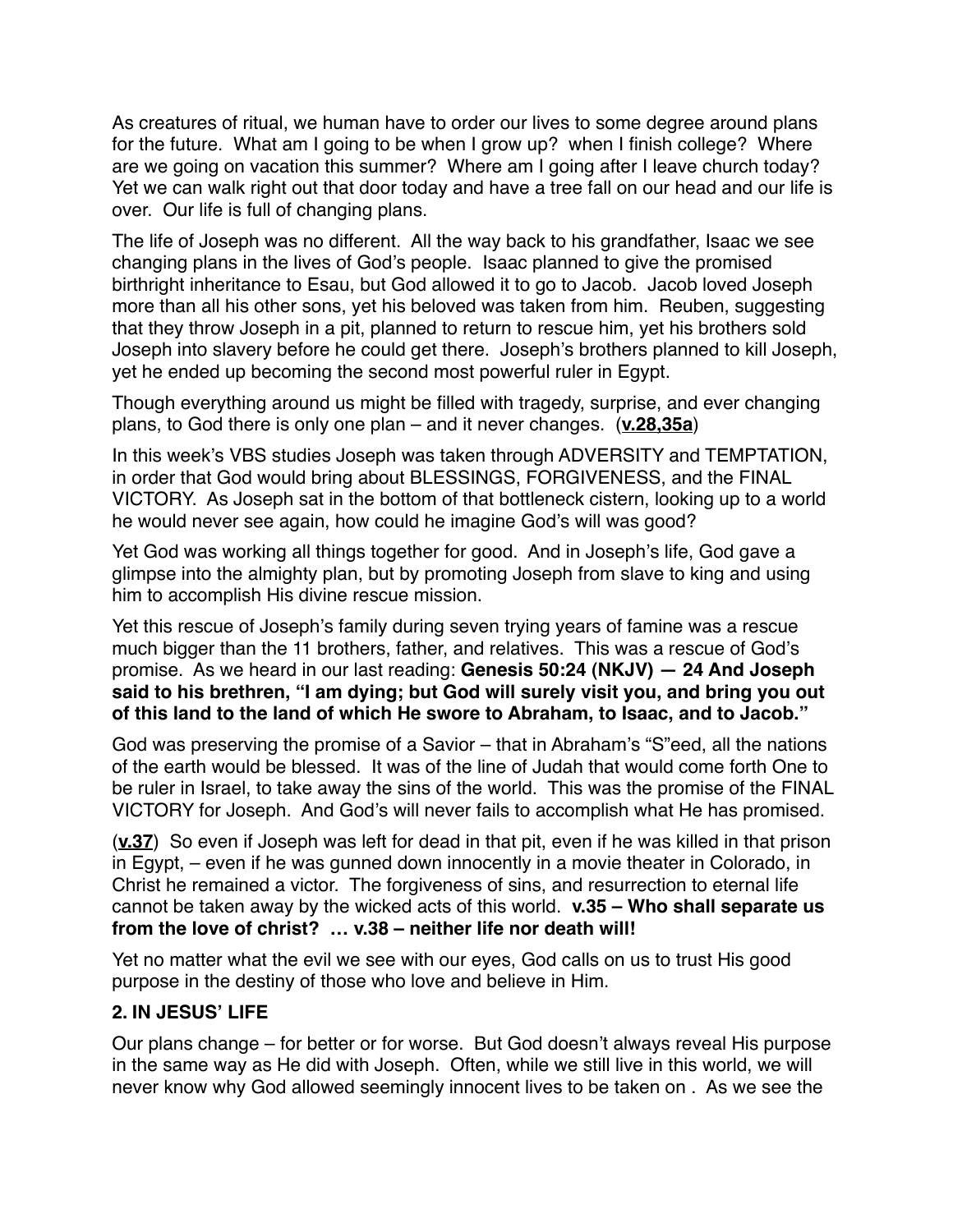evil around us in this world, the corruption that sin has waged against a once perfect creation, where is God? Has he lost control? Does He care?

Notice where our text points us for the answer: (**v.31,32**) God's will is most certainly good. But we will never know this by looking to this sinful world for the answers. We will never know this by quoting the wises philosopher or consulting our logical reason. We will only know God's loving purpose by looking to His good will in Jesus' life.

We see the will of God revealed not in what we see with our eyes, but in what God's word speaks to our heart. Our ongoing sins, our visible failures, earn us not just a slap on the wrist, but we deserve to be seated in that theater with all those who died. In fact we deserve more. We deserve to be cast into an eternal separation from God.

However this is where God reveals the unseen love of Christ before our eyes.

Jesus on the night in which He was betrayed, prayed, "Father, not My will but Your's be done." From the perspective of those who rejected the coming of Jesus, they saw this as nothing more than the suppression of an uprising. The religious leaders could not fathom that in this weak, abused, hanging form, would reside the promised Messiah, the Son of God. So they mocked, **Luke 23:35 (NKJV) — 35 And the people stood looking on. But even the rulers with them sneered, saying, "He saved others; let Him save Himself if He is the Christ, the chosen of God."**

God's will is good. Jesus is the greater Joseph. This crucified slave is the King of Israel, the Son of God. **Philippians 2:6–8 (NKJV) — 6 who, being in the form of God, did not consider it robbery to be equal with God, 7 but made Himself of no reputation, taking the form of a bondservant, and coming in the likeness of men. 8 And being found in appearance as a man, He humbled Himself and became obedient to the point of death, even the death of the cross.**

As true man, Jesus did right what we have done wrong. (**v.34**).

God's good will is revealed in Jesus' life.

## **3. IN MY LIFE**

The will of God in the external events in the course of this world has often been described as a tapestry. If you look to the back of a tapestry you see only a mess of knots and stitches that don't reveal any sort of greater concept. Yet when you turn that tapestry over, you see the great masterpiece that has been carefully woven and united in a work of art.

We see the back of God's tapestry as He stitches it from above. The events of this sin cursed world, whether it is the shootings in Aurora, the oppression in Syria, or the tragic death of a child, reveal only a mess of stitches that for us human beings do not amount to much sense at all. Yet God who both allows and prevents evil, sees these things from the side of heaven and is even now working a masterpiece so great that we can only view it from heaven. God's will is good in your life.

Just like Joseph, through adversity and temptation, God is bringing to you blessings, forgiveness, and the final victory. But things never seem to work out the same way twice. You will likely not become a ruler in Egypt – in fact right now, I don't think you'd